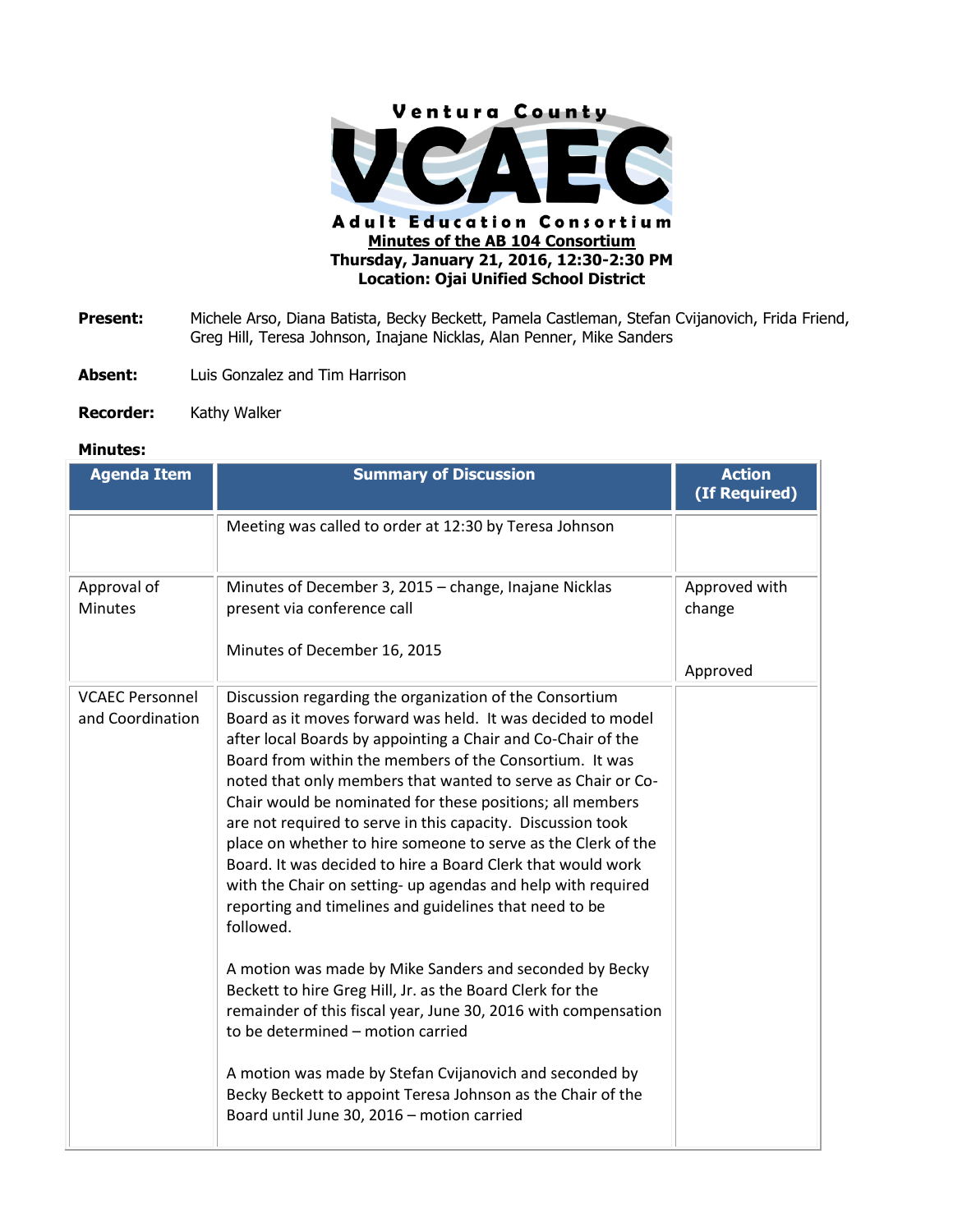|                                           | Greg will write up Governance for the organization and<br>present it at the next meeting.                                                                                                                                                                                                                                                                                                                                                                                                                                                                                                                                                                                                                                                                                                                                                                                                                                                                                                                                                                                                                                                                                                                                                                                                                                                                                                                                                                                                                                                                                                                                                                                                                                                                                                                              | Greg will write<br>up Governance<br>for the<br>organization to<br>be presented at<br>the next<br>meeting.<br>Note: Co-chair to<br>be appointed at<br>next meeting. |
|-------------------------------------------|------------------------------------------------------------------------------------------------------------------------------------------------------------------------------------------------------------------------------------------------------------------------------------------------------------------------------------------------------------------------------------------------------------------------------------------------------------------------------------------------------------------------------------------------------------------------------------------------------------------------------------------------------------------------------------------------------------------------------------------------------------------------------------------------------------------------------------------------------------------------------------------------------------------------------------------------------------------------------------------------------------------------------------------------------------------------------------------------------------------------------------------------------------------------------------------------------------------------------------------------------------------------------------------------------------------------------------------------------------------------------------------------------------------------------------------------------------------------------------------------------------------------------------------------------------------------------------------------------------------------------------------------------------------------------------------------------------------------------------------------------------------------------------------------------------------------|--------------------------------------------------------------------------------------------------------------------------------------------------------------------|
| <b>Fiscal Agent for</b><br>the Consortium | Discussion regarding the MOU from VCCCD. VCCCD would<br>give 50% to Members now with the next six months being a<br>reimbursable program. Members, do not feel that they need<br>to justify expenditures to the Fiscal Agent as the local districts<br>are responsible for this oversightconcern regarding the<br>reimbursable model since this is not a Grant Funding but an<br>Apportionment Funding. Other Consortiums do not have to<br>do a reimbursable program with their Fiscal Agent; why does<br>Ventura have to do it this way? It was the belief of the<br>members that the money should just pass through the Fiscal<br>Agent to members without reimbursable program.<br>What is the outcome if Fiscal Agent is changed? Some<br>member's districts do not have money to frontload money for<br>programs if there is a delay in receiving funds.<br>It was suggested that a meeting be set-up with the<br>Superintendents of the Consortium members to share how<br>this will impact programs and try to get them to approve the<br>frontloading of funds until AB104 funds are received.<br>Greg looked at MOU. If we don't go with this MOU there is a<br>very good chance funding will be delayed until June or July<br>2016.<br>Greg suggested that we have two options:<br>1. Opt out of MOU in which case money would go back<br>to State<br>2. Select new Fiscal Agent<br>Both options have same delay - it would be June until<br>Members would see money.<br>Pros and Cons were discussed regarding changing Fiscal<br>Agent.<br>Members would like a third options of receiving 50% of<br>money now from the college and then changing to direct pay<br>to members for the last six months.<br>Greg has tried to communicate with the college and they have<br>only returned message one time. | At the desire of<br>the Board Kathy<br>Walker will set-<br>up this meeting.                                                                                        |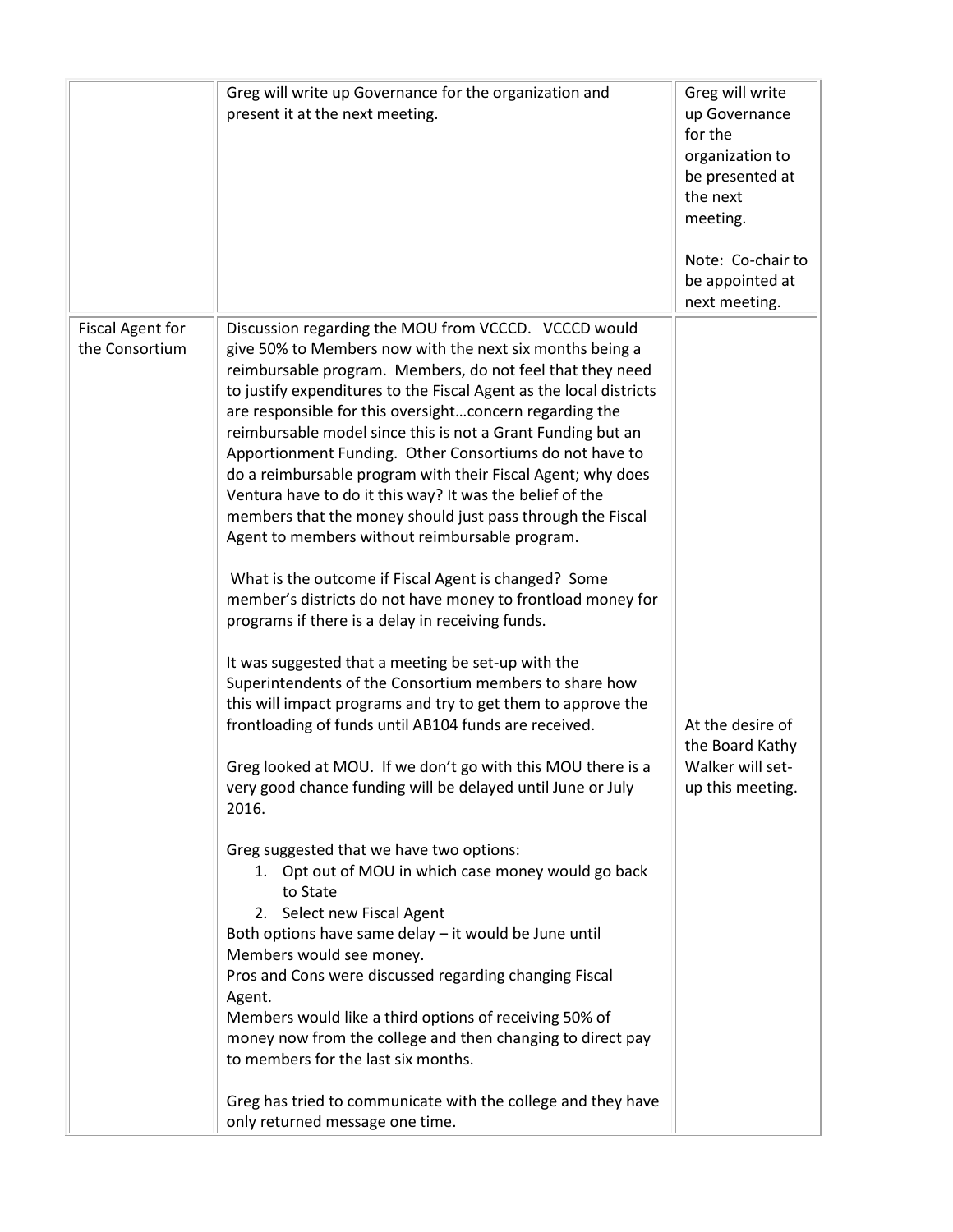|                        | It was decided to adjust the terms of relationship with VCCCD<br>now.                                                                                                                                                                                               |                                                                                                                                                             |
|------------------------|---------------------------------------------------------------------------------------------------------------------------------------------------------------------------------------------------------------------------------------------------------------------|-------------------------------------------------------------------------------------------------------------------------------------------------------------|
|                        | Motion was made to not continue with VCCCD as Fiscal Agent<br>for the 2016/2017 year. Motion carried (Note: Inajane<br>Nicklas abstained from voting)                                                                                                               |                                                                                                                                                             |
|                        | Greg will follow-up with the college to see if they will give 50%<br>of money now and follow-up with same basic terms as MOU -<br>6 months of reimbursable funding for this year only. Decision<br>is to be made within one week.                                   |                                                                                                                                                             |
|                        | No action was taken on the MOU - This will be tabled until<br>Greg has meant with College.                                                                                                                                                                          | Greg to follow-up<br>with VCCCD<br>regarding terms                                                                                                          |
|                        | Greg will host conference call next Thursday, January 28, 2016<br>at 12:30 PM. He will send conference call number and code to<br>members.                                                                                                                          | of MOU                                                                                                                                                      |
|                        | Option for VCCCD MOU - willing to accept cost<br>reimbursement for 6 months then terminate MOU<br>a) Capped at 5%<br>b) Capped at this fiscal year<br>Greg and Teresa will work on the wording for the motion and<br>send out prior to conference call on Thursday. | Greg will host<br>conference call<br>Thursday,<br>January 28 <sup>th</sup> at<br>12:30 PM. He<br>will send phone<br>number and code<br>for call prior call. |
|                        |                                                                                                                                                                                                                                                                     | Greg and Teresa<br>will work on<br>wording for<br>motion and send<br>out prior to<br>conference call<br>on Thursday, Jan.<br>28.                            |
| Promising<br>Practices | Hanover Report and Promising Practices - This<br>information was never relayed to Consortium by Tim.                                                                                                                                                                |                                                                                                                                                             |
|                        |                                                                                                                                                                                                                                                                     |                                                                                                                                                             |
|                        | Promising Practices is a way for Legislatures to see how                                                                                                                                                                                                            |                                                                                                                                                             |
|                        | their money is being spent. Must be sent by February<br>12 <sup>th</sup> . If you have question you can email Greg. Teresa will                                                                                                                                     | Teresa Johnson<br>will post a                                                                                                                               |
|                        | help with posting Promising Practices for Consortium. All<br>members may post other Promising Practices.                                                                                                                                                            | Promising<br>Practice for the                                                                                                                               |